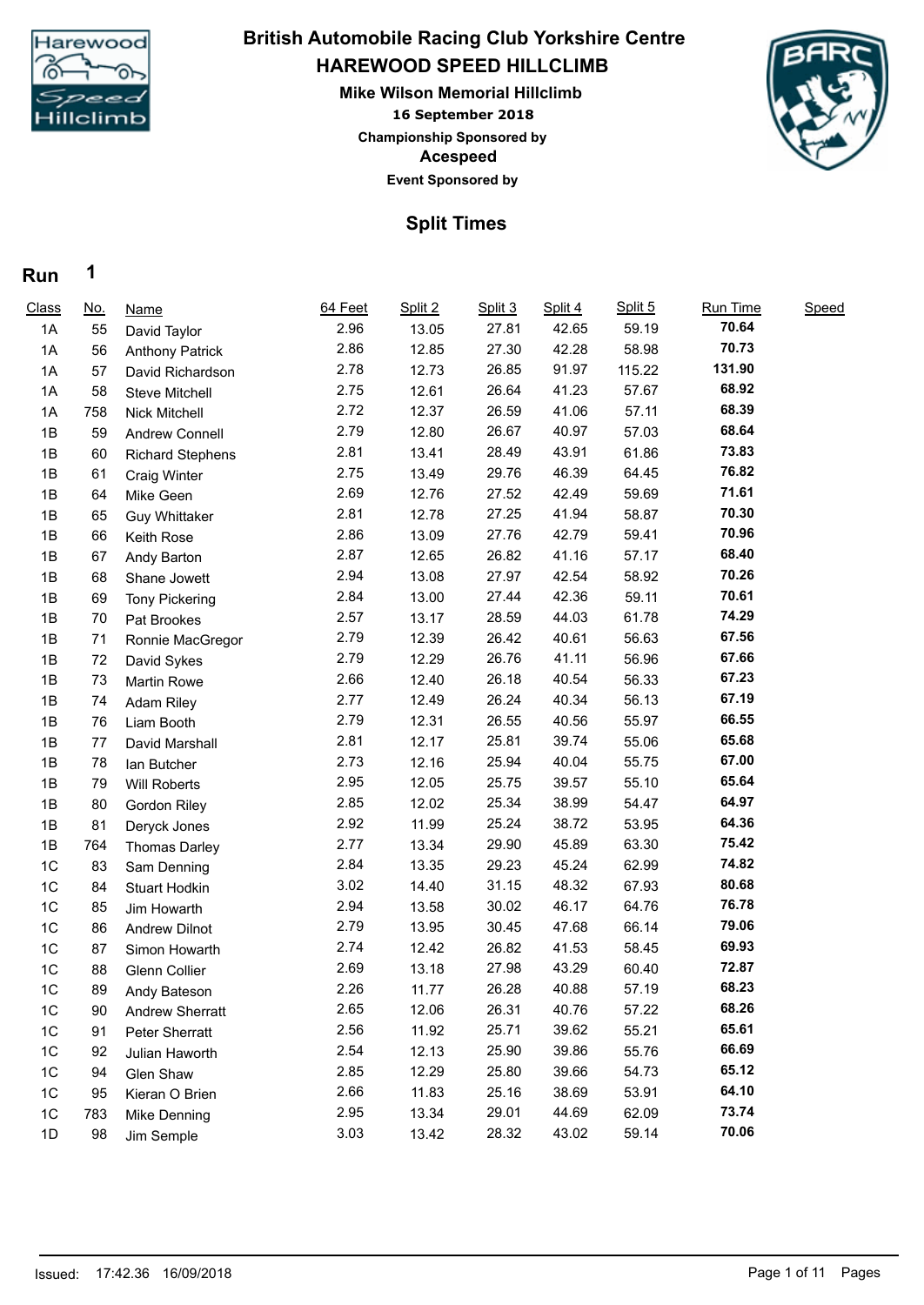| 1D | 99  | David Exton               | 2.57         | 12.58 | 27.34 | 42.49 | 59.16          | 70.70          |  |
|----|-----|---------------------------|--------------|-------|-------|-------|----------------|----------------|--|
| 1D | 100 | Tony Booth                | 2.20         | 11.79 | 26.29 | 40.54 | 56.29          | 68.82          |  |
| 1D | 101 | Peter Day                 | 2.37         | 11.39 | 25.07 | 38.92 | 54.65          | 65.00          |  |
| 1D | 103 | Jonathan Mounsey          | 2.26         | 10.67 | 23.73 | 36.55 | 51.10          | 60.58          |  |
| 2A | 105 | <b>Graham Briggs</b>      | 2.36         | 12.24 | 26.14 | 40.55 | 56.46          | 67.56          |  |
| 2A | 106 | <b>Daniel Hollis</b>      | 2.47         | 11.73 | 24.97 | 38.45 | 53.53          | 63.45          |  |
| 2A | 107 | Michael Bellerby          | 2.61         | 12.26 | 26.50 | 41.31 | 58.30          | 69.64          |  |
| 2A | 805 | David Lanfranchi          | 2.40         | 13.06 | 27.81 | 42.84 | 59.30          | 70.73          |  |
| 2B | 109 | Richard Paterson          | 2.63         | 11.45 | 24.35 | 37.24 | 51.88          | 61.45          |  |
| 2B | 110 | <b>Chris Price</b>        | 2.21         |       |       |       |                | <b>DNF</b>     |  |
| 2B | 111 | Simon Medley              | 2.80         | 12.95 | 26.33 | 39.92 | 54.76          | 64.57          |  |
| 2E | 114 | David Leach               | 2.42         | 12.55 | 26.92 | 41.28 | 57.32          | 68.35          |  |
| 3A | 117 | <b>Herbert Shillito</b>   | 2.95         | 16.64 | 34.76 | 54.67 | 75.89          | 91.33          |  |
| 3A |     |                           | 2.87         | 12.62 | 26.86 | 41.77 | 57.83          | 68.80          |  |
|    | 119 | Julian Harber             | 2.75         | 12.82 | 27.13 | 42.16 | 59.07          | 70.91          |  |
| 3A | 120 | Mark Forster              | 2.98         | 13.00 | 27.96 | 43.47 | 60.30          | 75.93          |  |
| 3A | 121 | <b>Richard Derrick</b>    |              |       |       |       |                | 68.64          |  |
| 3A | 122 | Jonathan North            | 2.74<br>2.53 | 12.57 | 26.61 | 41.08 | 57.22<br>56.64 | 67.88          |  |
| 3A | 123 | Roy Bolderson             |              | 12.06 | 26.27 | 40.70 |                | 69.75          |  |
| 3B | 125 | Alan Hart                 | 2.71         | 12.70 | 27.06 | 41.86 | 58.57          | 69.27          |  |
| 3B | 126 | Dan Rogers                | 2.91         | 13.17 | 27.32 | 41.83 | 58.28          |                |  |
| 3B | 127 | Adam Warren               | 2.71         | 13.15 | 28.34 | 43.84 | 61.53          | 73.67<br>65.33 |  |
| 3B | 128 | <b>Stuart Stelling</b>    | 2.47         | 11.61 | 25.08 | 39.50 | 54.84          |                |  |
| 3B | 129 | Ralph Pinder              | 2.50         | 12.09 | 26.52 | 41.01 | 56.46          | 69.89          |  |
| 3B | 131 | <b>Tracey Taylor West</b> | 2.34         | 10.91 | 23.86 | 37.09 | 51.87          | 61.60          |  |
| 3B | 132 | <b>Steve Bailey</b>       | 2.66         | 12.14 | 25.81 | 39.68 | 54.98          | 65.68          |  |
| 3B | 133 | Sarah Bosworth            | 2.22         | 10.74 | 23.54 | 36.36 | 51.19          | 61.11          |  |
| 3B | 150 | Paul Kelsall              | 2.89         | 14.15 | 29.49 | 45.13 | 62.81          | 74.66          |  |
| 3C | 135 | Chris Edwards             | 2.36         | 10.97 | 24.43 | 37.96 | 52.86          | 62.92          |  |
| 3C | 136 | Andy Hill                 | 2.18         | 10.78 | 23.87 | 36.88 | 51.27          | 60.92          |  |
| 3F | 138 | Harry Moody               | 2.34         | 10.90 | 23.95 | 37.21 | 51.76          | 61.62          |  |
| 3F | 139 | Mark Purdham              | 2.46         | 12.46 | 25.47 | 38.61 | 53.70          | 63.91          |  |
| 3F | 141 | <b>Richard Cartledge</b>  | 2.35         | 11.06 | 23.48 | 36.02 | 50.18          | 59.54          |  |
| 3F | 142 | Simon Jenks               | 2.28         | 10.53 | 22.87 | 35.15 | 48.79          | 57.75          |  |
| 3F | 838 | Chris Boyd                | 2.34         | 10.90 | 23.81 | 36.90 | 52.03          | 61.88          |  |
| 3G | 144 | David Mitchell            | 2.58         | 12.50 | 26.39 | 41.07 | 57.64          | 68.42          |  |
| 3G | 145 | Les Golding               | 2.46         | 11.75 | 25.07 | 38.28 | 52.81          | 62.93          |  |
| 3G | 146 | Nigel Fox                 | 2.48         | 11.50 | 24.88 | 38.30 | 53.39          | 63.49          |  |
| 3G | 147 | Steve Owen                | 2.42         | 10.92 | 23.19 | 35.62 | 49.54          | 58.84          |  |
| 3G | 148 | Darren Coleman            | 2.53         | 11.84 | 24.68 | 37.56 | 51.94          | 61.40          |  |
| 3G | 848 | Gareth Coleman            | 2.53         | 12.32 | 26.12 | 39.86 | 54.96          | 64.78          |  |
| 4A | 152 | John Prickett             | 2.40         | 10.09 | 21.87 | 33.72 | 46.71          | 55.47          |  |
| 5A | 155 | <b>Craig Powers</b>       | 2.38         | 10.72 | 23.80 | 36.77 | 50.60          | 60.33          |  |
| 5A | 156 | David Tatham              | 2.37         | 10.04 | 21.45 | 32.83 | 45.46          | 53.85          |  |
| 5A | 855 | Eve Whitehead             | 2.59         | 11.31 | 24.44 | 37.55 | 51.83          | 61.80          |  |
| 5Β | 158 | Rob Spedding              | 2.37         | 11.04 | 23.56 | 36.11 | 50.35          | 60.15          |  |
| 5Β | 858 | <b>Ben Tranter</b>        | 2.46         | 11.33 | 23.78 | 36.32 | 50.70          | 60.36          |  |
| 5C | 160 | Simon Ambler              | 2.54         | 10.62 | 22.70 | 34.84 | 48.03          | 57.08          |  |
| 5C | 161 | Dave Banner               | 2.18         | 9.59  | 20.73 | 32.30 | 45.18          | 53.62          |  |
| 5D | 163 | George Bleasdale          | 2.29         | 10.55 | 23.97 | 36.89 | 51.09          | 61.08          |  |
| 5E | 165 | James Baxter              | 2.26         | 9.76  | 21.69 | 32.62 | 44.73          | 52.79          |  |
| 5E | 166 | Sandra Tomlin             | 2.24         | 9.85  | 22.00 | 33.77 | 47.18          | 55.87          |  |
| 6A | 168 | Angus Buchan              | 0.00         |       | 28.01 | 43.39 | 61.97          | 81.04          |  |
| 6A | 820 | Adam Forster              | 3.55         | 17.57 | 35.06 | 55.10 | 77.52          | 94.59          |  |
|    |     |                           |              |       |       |       |                |                |  |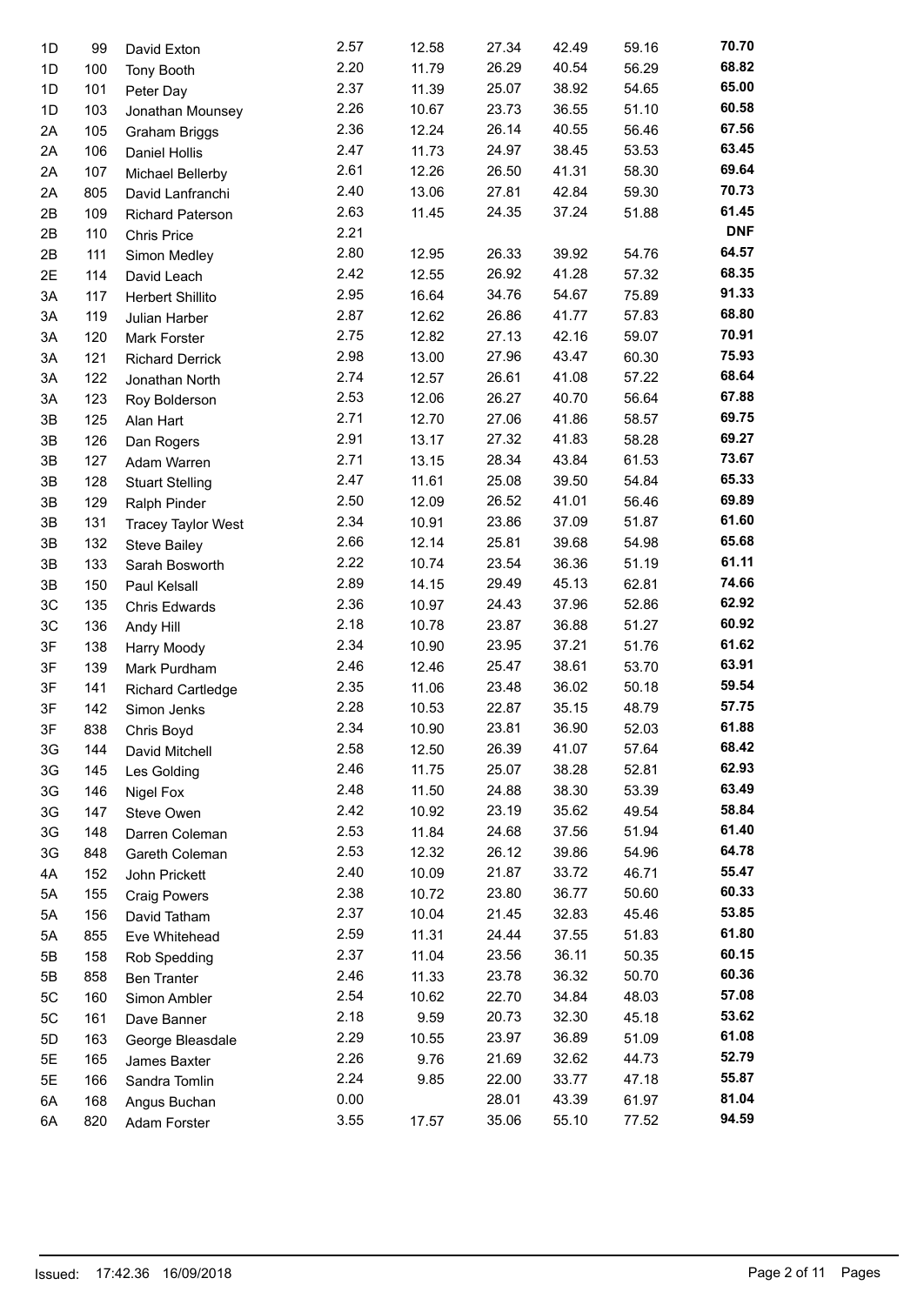| 6C  | 170 | Allan Scott                | 2.92 | 14.00 | 29.71 | 45.52 | 62.86 | 74.82 |
|-----|-----|----------------------------|------|-------|-------|-------|-------|-------|
| 6C  | 171 | Ian Peacock                | 2.75 | 13.89 | 30.78 | 47.44 | 66.48 | 79.18 |
| 6C  | 172 | David Spaull               | 2.95 | 14.17 | 29.53 | 45.61 | 63.43 | 76.32 |
| 15A | 14  | Ross Woodhouse             | 2.94 | 13.72 | 29.87 | 45.56 | 63.24 | 75.42 |
| 15A | 15  | Nick Walker                | 2.65 | 12.60 | 28.35 | 43.89 | 61.29 | 72.92 |
| 15A | 16  | Neil Walmsley              | 2.77 | 14.36 | 30.81 | 48.70 | 68.16 | 76.76 |
| 15A | 17  | Helen Waddington           | 2.86 | 13.59 | 29.30 | 45.18 | 63.35 | 75.30 |
| 15A | 717 | David Coulthard            | 2.70 | 12.72 | 27.65 | 42.80 | 59.94 | 71.52 |
| 15B | 21  | <b>Christopher England</b> | 2.68 | 13.36 | 28.43 | 43.76 | 61.73 | 73.65 |
| 32  | 27  | Johnny Hulme               | 2.65 | 12.85 | 27.49 | 42.63 | 59.87 | 71.50 |
| 32  | 29  | Tim Jeffrey                | 2.39 | 12.45 | 27.18 | 41.60 | 58.18 | 69.32 |
| 32  | 30  | Neil Brogden               | 2.64 | 12.52 | 27.32 | 41.46 | 57.01 | 67.77 |
| 34  | 33  | <b>Stuart Barnes</b>       | 3.46 | 16.33 | 34.14 | 53.90 | 79.41 | 97.20 |
| 34  | 34  | Simon Brown                | 2.48 | 12.36 | 26.83 | 41.53 | 58.31 | 69.74 |
| 34  | 35  | Tom Cowley                 | 2.39 | 12.43 | 27.00 | 42.31 | 59.12 | 70.86 |
| 34  | 36  | Vic Deane                  | 2.44 | 13.34 | 28.84 | 45.24 | 62.48 | 75.08 |
| 34  | 38  | Mike Wood                  | 2.92 | 13.71 | 29.16 | 45.62 | 63.65 | 75.68 |
| 34  | 39  | Max Mackintosh             | 2.55 | 13.01 | 27.81 | 43.84 | 63.02 | 76.52 |
| 34  | 40  | Phoebe Rolt                | 2.38 | 12.45 | 26.85 | 41.23 | 57.06 | 68.32 |
| 34  | 41  | <b>Charles Reynolds</b>    | 2.37 | 12.34 | 26.25 | 40.75 | 57.00 | 68.06 |
| 37A | 43  | Mark Bishop                | 2.48 | 12.32 | 26.96 | 42.47 | 59.45 | 70.43 |
| 37B | 44  | Mick Dent                  | 2.27 | 10.82 | 24.12 | 37.46 | 51.89 | 61.64 |
| 37B | 45  | Adam Phelps                | 2.34 | 11.05 | 23.39 | 35.86 | 49.41 | 58.77 |
| 37B | 46  | <b>Andrew Hargreaves</b>   | 2.44 | 11.00 | 24.04 | 37.23 | 51.86 | 61.58 |
| 37B | 47  | Ian Davenport              | 2.51 | 11.63 | 25.33 | 39.66 | 54.87 | 64.96 |
| 37B | 48  | Stephen Everall            | 2.73 | 11.96 | 26.21 | 41.00 | 57.23 | 68.41 |
| 37B | 49  | <b>Terry Everall</b>       | 2.27 | 10.61 | 23.29 | 36.17 | 50.30 | 59.85 |
| 37B | 745 | <b>Charlotte Phelps</b>    | 2.37 | 12.29 | 26.35 | 40.00 | 55.29 | 65.14 |

# **Run 2**

| Class | <u>No.</u> | <b>Name</b>             | 64 Feet | Split 2 | Split 3 | Split 4 | Split 5 | Run Time | <b>Speed</b> |
|-------|------------|-------------------------|---------|---------|---------|---------|---------|----------|--------------|
| 1A    | 55         | David Taylor            | 2.86    | 12.89   | 27.35   | 42.28   | 58.64   | 70.02    |              |
| 1A    | 56         | <b>Anthony Patrick</b>  | 2.87    | 12.84   | 27.30   | 42.26   | 58.95   | 70.71    |              |
| 1A    | 57         | David Richardson        | 2.76    | 12.91   | 27.14   | 42.03   | 58.87   | 70.49    |              |
| 1A    | 58         | Steve Mitchell          | 2.83    | 12.73   | 27.02   | 41.71   | 58.27   | 69.53    |              |
| 1A    | 758        | Nick Mitchell           | 2.73    | 12.55   | 26.47   | 43.08   | 66.72   | 81.78    |              |
| 1B    | 59         | <b>Andrew Connell</b>   | 2.85    | 12.78   | 26.61   | 40.87   | 56.84   | 68.04    |              |
| 1B    | 60         | <b>Richard Stephens</b> | 2.87    | 13.26   | 28.41   | 43.89   | 61.20   | 72.85    |              |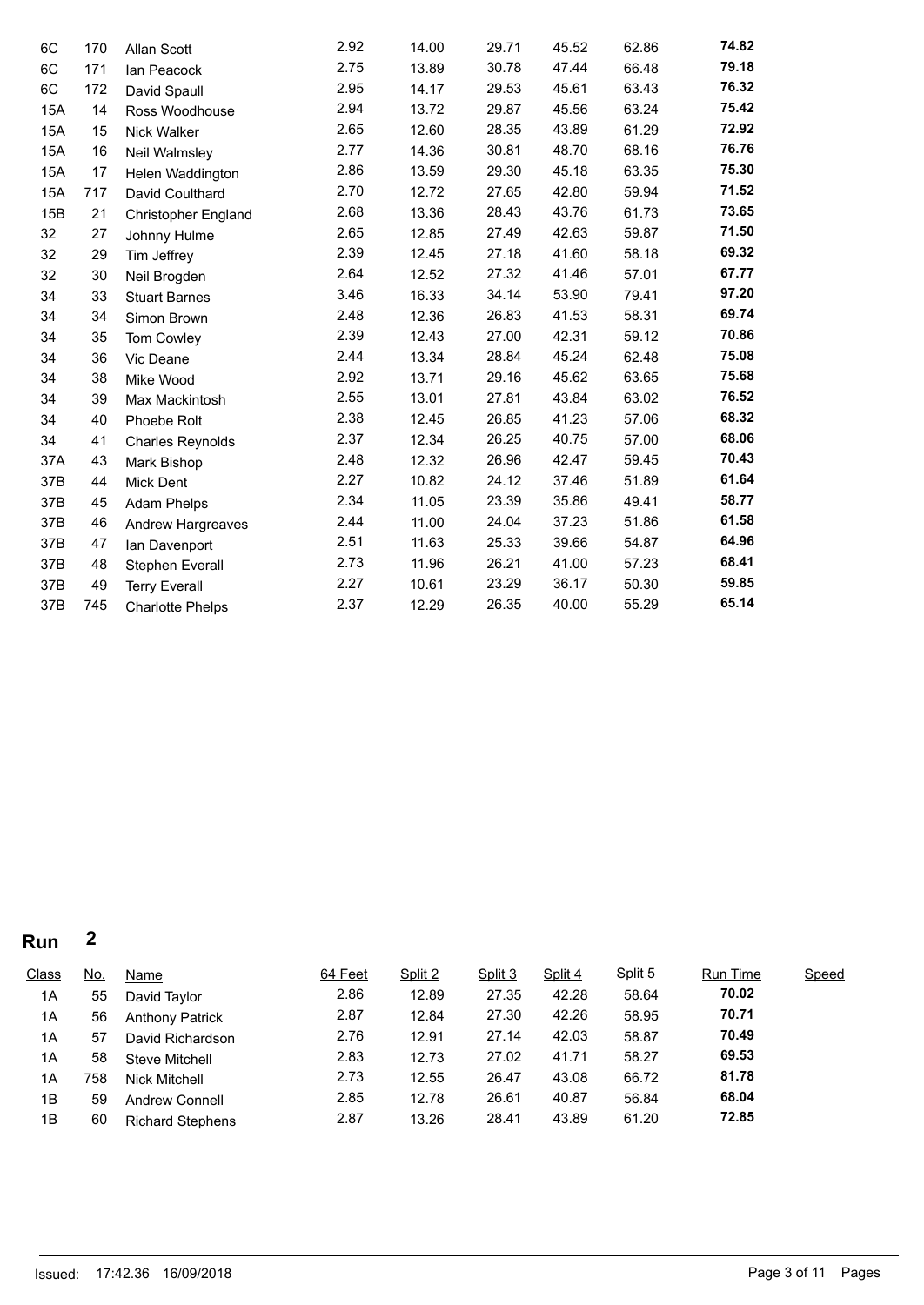| 1B | 61  | <b>Craig Winter</b>     | 2.72 | 13.46 | 29.30 | 45.26 | 63.47 | 75.54 |
|----|-----|-------------------------|------|-------|-------|-------|-------|-------|
| 1B | 64  | Mike Geen               | 2.72 | 12.78 | 27.74 | 42.77 | 59.95 | 71.79 |
| 1B | 65  | <b>Guy Whittaker</b>    | 2.96 | 12.87 | 27.08 | 42.00 | 58.75 | 70.40 |
| 1B | 66  | Keith Rose              | 2.83 | 12.99 | 27.37 | 42.00 | 58.69 | 70.35 |
| 1B | 67  | Andy Barton             | 2.77 | 12.47 | 26.46 | 40.60 | 56.79 | 67.60 |
| 1B | 68  | Shane Jowett            | 3.00 | 13.16 | 27.82 | 42.63 | 59.12 | 70.75 |
| 1B | 69  | <b>Tony Pickering</b>   | 2.95 | 12.89 | 27.39 | 42.26 | 58.88 | 70.46 |
| 1B | 70  | Pat Brookes             | 2.58 | 13.20 | 28.33 | 43.99 | 61.90 | 76.16 |
| 1B | 71  | Ronnie MacGregor        | 2.75 | 12.20 | 26.13 | 40.12 | 55.96 | 66.97 |
| 1B | 72  | David Sykes             | 2.80 | 12.38 | 26.35 | 40.53 | 56.31 | 66.91 |
| 1B | 73  | Martin Rowe             | 2.59 | 12.24 | 26.27 | 40.44 | 56.04 | 66.74 |
| 1B | 74  | Adam Riley              | 2.80 | 12.50 | 26.27 | 40.50 | 56.10 | 67.10 |
| 1B | 76  | Liam Booth              | 2.72 | 12.36 | 26.20 | 40.02 | 55.34 | 65.80 |
| 1B | 77  | David Marshall          | 2.84 | 12.23 | 25.80 | 39.61 | 54.96 | 65.67 |
| 1B | 78  | lan Butcher             | 2.72 | 12.19 | 25.87 | 40.27 | 55.96 | 66.81 |
| 1B | 79  | Will Roberts            | 2.99 | 12.18 | 25.80 | 39.43 | 54.86 | 65.23 |
| 1B | 80  | Gordon Riley            | 2.85 | 11.99 | 25.37 | 38.73 | 53.80 | 64.15 |
| 1B | 81  | Deryck Jones            | 2.93 | 12.09 | 25.50 | 38.92 | 54.24 | 64.66 |
| 1B | 764 | <b>Thomas Darley</b>    | 0.00 |       |       |       |       | 73.64 |
| 1C | 83  | Sam Denning             | 2.88 | 13.10 | 28.88 | 44.35 | 61.72 | 73.46 |
| 1C | 84  | Stuart Hodkin           | 3.38 | 14.68 | 31.63 | 48.77 | 67.85 | 81.03 |
| 1C | 85  | Jim Howarth             | 2.91 | 13.65 | 30.47 | 46.47 | 65.15 | 77.35 |
| 1C | 86  | <b>Andrew Dilnot</b>    | 2.84 | 13.90 | 30.67 | 47.88 | 66.45 | 79.46 |
| 1C | 87  | Simon Howarth           | 2.75 | 12.60 | 26.99 | 41.39 | 57.64 | 68.72 |
| 1C | 88  | Glenn Collier           | 2.70 | 12.90 | 27.50 | 42.37 | 58.98 | 70.86 |
| 1C | 89  | Andy Bateson            | 2.25 | 11.78 | 26.15 | 40.57 | 57.09 | 68.03 |
| 1C | 90  | Andrew Sherratt         | 2.64 | 12.20 | 26.41 | 40.67 | 57.22 | 68.24 |
| 1C | 91  | Peter Sherratt          | 2.66 | 11.99 | 27.96 | 44.24 | 60.56 | 71.39 |
| 1C | 92  | Julian Haworth          | 2.57 | 12.14 | 26.14 | 40.14 | 56.02 | 67.00 |
| 1C | 94  | Glen Shaw               | 2.89 | 12.27 | 25.78 | 39.78 | 55.10 | 65.50 |
| 1C | 95  | Kieran O Brien          | 2.82 | 12.02 | 25.61 | 38.96 | 54.15 | 64.34 |
| 1C | 783 | Mike Denning            | 2.93 | 13.32 | 29.21 | 44.60 | 62.18 | 73.87 |
| 1D | 98  | Jim Semple              | 2.67 | 12.18 | 26.77 | 41.30 | 57.36 | 68.20 |
| 1D | 99  | David Exton             | 2.60 | 12.51 | 27.09 | 42.00 | 58.47 | 69.80 |
| 1D | 100 | <b>Tony Booth</b>       | 2.15 | 11.84 | 26.59 | 40.99 | 57.08 | 69.39 |
| 1D | 101 | Peter Day               | 2.30 | 11.38 | 25.13 | 38.66 | 54.19 | 64.47 |
| 1D | 103 | Jonathan Mounsey        | 2.30 | 10.74 | 23.57 | 36.52 | 51.41 | 60.99 |
| 2A | 105 | Graham Briggs           | 2.32 | 12.12 | 26.42 | 40.45 | 56.39 | 67.44 |
| 2A | 106 | Daniel Hollis           | 2.58 | 11.84 | 25.01 | 38.49 | 53.46 | 63.32 |
| 2A | 107 | Michael Bellerby        | 2.69 | 12.18 | 26.15 | 39.78 | 54.96 | 65.45 |
| 2A | 805 | David Lanfranchi        | 2.41 | 12.95 | 28.12 | 43.53 | 60.10 | 71.89 |
| 2B | 109 | <b>Richard Paterson</b> | 2.70 | 11.64 | 24.63 | 37.65 | 52.52 | 62.21 |
| 2B | 111 | Simon Medley            | 2.63 | 11.58 | 24.67 | 37.85 | 52.62 | 62.55 |
| 2E | 114 | David Leach             | 2.39 | 12.49 | 26.83 | 41.21 | 57.19 | 68.32 |
| 3A | 117 | Herbert Shillito        | 2.91 | 16.26 | 34.51 | 53.57 | 75.07 | 90.79 |
| ЗA | 119 | Julian Harber           | 2.58 | 12.62 | 26.58 | 41.19 | 57.14 | 68.20 |
| 3A | 120 | Mark Forster            | 2.73 | 12.68 | 27.10 | 41.88 | 58.66 | 70.54 |
| ЗA | 122 | Jonathan North          | 2.78 | 12.36 | 26.16 | 40.63 | 56.46 | 67.89 |
| 3A | 123 | Roy Bolderson           | 2.55 | 11.77 | 25.71 | 39.83 | 56.24 | 67.04 |
| 3B | 125 | Alan Hart               | 2.82 | 13.22 | 27.81 | 42.88 | 59.44 | 70.63 |
| 3B | 126 | Dan Rogers              | 2.79 | 12.79 | 26.69 | 40.91 | 57.34 | 68.50 |
| 3B | 127 | Adam Warren             | 2.69 | 13.31 | 28.38 | 44.05 | 61.16 | 73.24 |
| 3B | 128 | <b>Stuart Stelling</b>  | 2.48 | 11.54 | 24.96 | 38.74 | 53.94 | 64.34 |
|    |     |                         |      |       |       |       |       |       |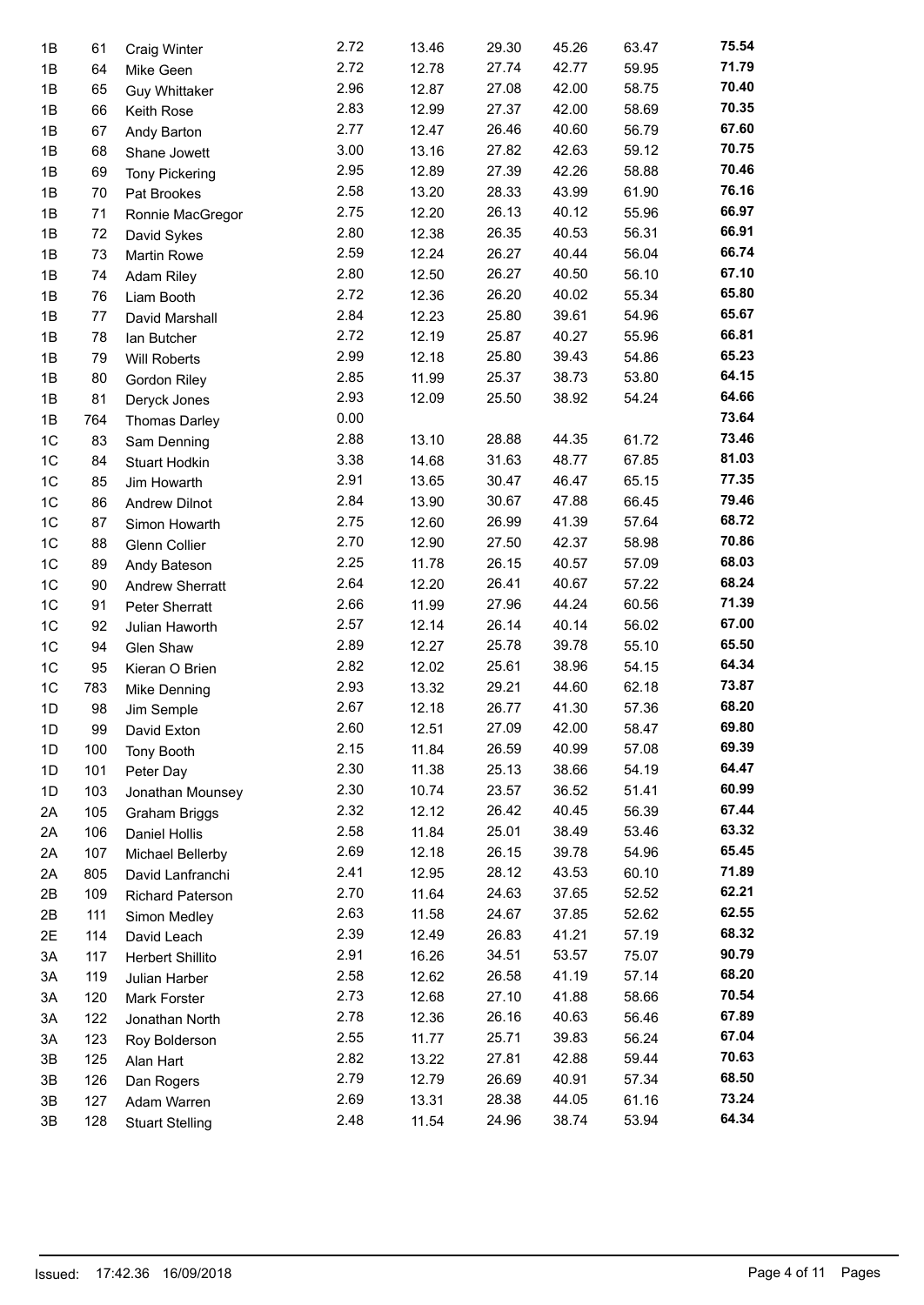| 3B  | 129 | Ralph Pinder               | 2.51 | 12.06 | 26.15 | 40.08 | 55.61 | 66.42      |
|-----|-----|----------------------------|------|-------|-------|-------|-------|------------|
| 3B  | 131 | <b>Tracey Taylor West</b>  | 2.36 | 10.86 | 23.94 | 62.59 | 81.84 | 93.95      |
| 3B  | 132 | <b>Steve Bailey</b>        | 2.66 | 12.09 | 25.74 | 39.47 | 54.98 | 65.74      |
| 3B  | 133 | Sarah Bosworth             | 2.22 | 10.64 | 23.33 | 35.84 | 50.19 | 60.02      |
| 3B  | 150 | Paul Kelsall               | 2.88 | 14.49 | 30.05 | 45.79 | 63.31 | 75.17      |
| 3C  | 135 | Chris Edwards              | 2.42 | 11.14 | 24.62 | 38.12 | 52.91 | 63.06      |
| 3C  | 136 | Andy Hill                  | 2.17 | 10.86 | 23.94 | 37.04 | 51.60 | 61.49      |
| 3F  | 138 | Harry Moody                | 2.31 | 10.94 | 24.00 | 37.27 | 52.00 | 61.87      |
| 3F  | 139 | Mark Purdham               | 3.09 | 12.64 | 25.43 | 38.87 | 54.22 | 64.69      |
| 3F  | 141 | <b>Richard Cartledge</b>   | 2.37 | 11.01 | 23.40 | 35.86 | 50.12 | 59.46      |
| 3F  | 142 | Simon Jenks                | 2.20 | 10.34 | 22.99 | 35.13 | 48.84 | 57.69      |
| 3F  | 838 |                            | 2.34 | 10.95 | 23.86 | 36.84 | 51.64 | 61.56      |
| 3G  |     | Chris Boyd                 | 2.60 | 12.42 | 26.34 | 41.19 | 57.69 | 68.37      |
|     | 144 | David Mitchell             | 2.47 |       |       |       |       | 62.94      |
| 3G  | 145 | Les Golding                |      | 11.85 | 25.10 | 37.99 | 52.57 | 62.50      |
| 3G  | 146 | Nigel Fox                  | 2.56 | 11.68 | 24.91 | 37.97 | 52.71 | 59.50      |
| 3G  | 147 | Steve Owen                 | 2.45 | 11.08 | 23.59 | 36.17 | 50.15 |            |
| 3G  | 148 | Darren Coleman             | 2.52 | 11.44 | 24.06 | 36.59 | 50.62 | 59.84      |
| 3G  | 848 | Gareth Coleman             | 2.49 | 11.91 | 25.39 | 39.12 | 54.14 | 64.13      |
| 4A  | 152 | John Prickett              | 2.39 | 10.20 | 22.33 | 34.30 | 47.55 | 56.41      |
| 5A  | 155 | <b>Craig Powers</b>        | 2.36 | 10.61 | 23.51 | 36.21 | 50.45 | 60.12      |
| 5A  | 156 | David Tatham               | 2.26 | 9.91  | 21.37 | 32.59 | 45.21 | 53.52      |
| 5A  | 855 | Eve Whitehead              | 2.44 | 11.09 | 23.99 | 36.94 | 51.11 | 60.84      |
| 5Β  | 158 | Rob Spedding               | 2.53 | 11.27 | 23.90 | 36.52 |       | <b>DNF</b> |
| 5B  | 858 | <b>Ben Tranter</b>         | 2.46 | 11.33 | 23.78 | 36.27 | 50.58 | 60.25      |
| 5C  | 160 | Simon Ambler               | 2.24 | 10.44 | 22.84 | 34.82 | 48.11 | 57.12      |
| 5C  | 161 | Dave Banner                | 2.16 | 9.85  | 20.95 | 32.29 | 44.90 | 53.33      |
| 5D  | 163 | George Bleasdale           | 2.15 | 10.23 | 23.72 | 36.79 | 51.06 | 60.49      |
| 5E  | 165 | James Baxter               | 2.21 | 9.61  | 21.29 | 32.19 | 44.31 | 52.08      |
| 5E  | 166 | Sandra Tomlin              | 2.15 | 9.72  | 21.46 | 33.22 | 46.26 | 54.70      |
| 6A  | 168 | Angus Buchan               | 2.22 | 13.15 | 27.51 | 42.76 | 60.86 | 73.20      |
| 6A  | 820 | Adam Forster               | 3.48 | 17.50 | 35.18 | 54.51 | 76.76 | 93.69      |
| 6C  | 170 | Allan Scott                | 3.13 | 14.25 | 30.05 | 45.79 | 63.30 | 75.13      |
| 6C  | 171 | Ian Peacock                | 2.78 | 14.31 | 31.06 | 47.43 | 65.95 | 78.74      |
| 6C  | 172 | David Spaull               | 3.14 | 13.98 | 29.58 | 45.58 | 63.33 | 75.81      |
| 15A | 14  | Ross Woodhouse             | 3.07 | 13.79 | 29.85 | 45.21 | 62.43 | 74.20      |
| 15A | 15  | Nick Walker                | 2.49 | 12.46 | 27.96 | 43.20 | 60.58 | 72.10      |
| 15A | 16  | Neil Walmsley              | 2.82 | 14.53 | 31.04 | 49.10 |       | 83.16      |
| 15A | 17  | Helen Waddington           | 2.79 | 13.23 |       |       |       | 74.48      |
| 15A | 717 | David Coulthard            | 2.85 | 12.82 | 27.58 | 42.55 | 44.22 | 71.22      |
| 15B | 21  | <b>Christopher England</b> | 2.83 | 13.44 | 28.79 |       |       | 73.66      |
| 32  | 27  |                            | 2.88 | 13.04 |       |       |       | 73.30      |
| 32  |     | Johnny Hulme               | 2.38 | 12.43 |       |       |       | 68.25      |
|     | 29  | Tim Jeffrey                | 2.67 |       |       |       |       | 66.97      |
| 32  | 30  | Neil Brogden               | 2.05 |       |       |       |       | 100.39     |
| 34  | 33  | <b>Stuart Barnes</b>       |      |       |       |       |       | 70.97      |
| 34  | 34  | Simon Brown                | 2.51 | 12.25 |       |       |       | 70.83      |
| 34  | 35  | Tom Cowley                 | 2.44 | 12.59 | 27.54 | 42.37 | 59.29 |            |
| 34  | 36  | Vic Deane                  | 2.51 | 13.20 | 28.59 |       |       | 74.06      |
| 34  | 38  | Mike Wood                  | 3.15 |       |       |       |       | 76.07      |
| 34  | 39  | Max Mackintosh             | 2.53 |       |       |       |       | 73.53      |
| 34  | 40  | Phoebe Rolt                | 2.36 |       |       |       |       | 69.26      |
| 34  | 41  | <b>Charles Reynolds</b>    | 2.46 |       |       |       |       | 68.44      |
| 37A | 43  | Mark Bishop                | 2.54 |       |       |       |       | 69.06      |
| 37B | 44  | Mick Dent                  | 2.36 |       |       |       |       | 59.39      |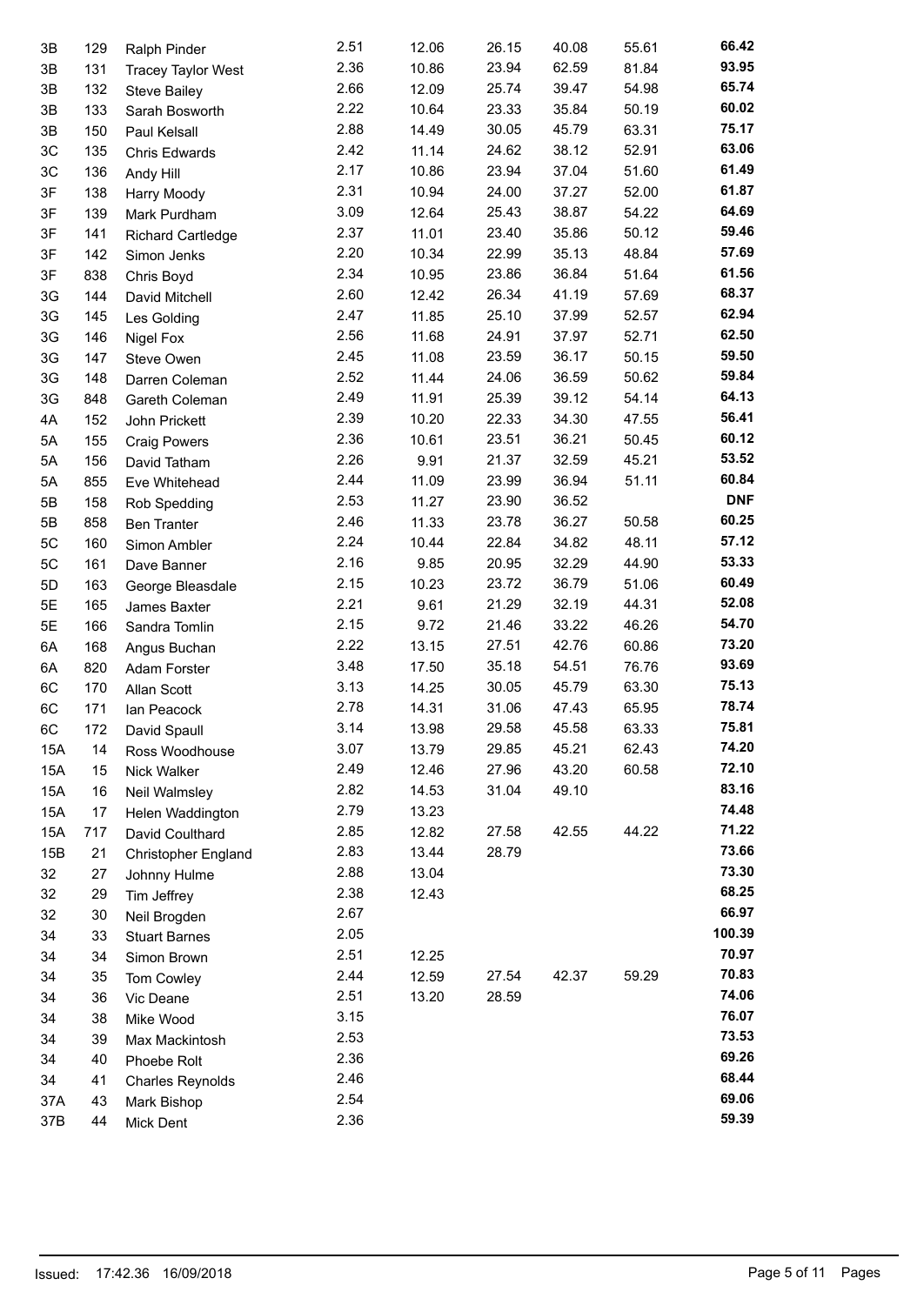| 37B | 45  | Adam Phelps             | 2.31 | 10.57 | 22.66 | 34.96 | 48.55 | 57.79 |
|-----|-----|-------------------------|------|-------|-------|-------|-------|-------|
| 37B | 46  | Andrew Hargreaves       | 2.54 |       |       |       |       | 60.50 |
| 37B | 47  | lan Davenport           | 2.58 |       |       |       |       | 64.96 |
| 37B | 48  | Stephen Everall         | 2.55 | 11.92 | 26.06 | 40.56 | 56.69 | 67.90 |
| 37B | 49  | Terry Everall           | 2.29 | 11.01 | 23.95 | 36.90 | 51.07 | 60.71 |
| 37B | 745 | <b>Charlotte Phelps</b> | 2.45 | 11.45 | 24.64 | 37.98 | 53.17 | 63.00 |

# **Run 3**

| Class | <u>No.</u> | <b>Name</b>             | 64 Feet | Split 2 | Split 3 | Split 4 | Split 5 | Run Time | Speed |  |
|-------|------------|-------------------------|---------|---------|---------|---------|---------|----------|-------|--|
| 1A    | 55         | David Taylor            | 2.95    | 12.92   | 27.41   | 42.28   | 58.68   | 70.28    |       |  |
| 1A    | 56         | <b>Anthony Patrick</b>  | 2.76    | 12.77   | 26.93   | 41.84   | 58.75   | 70.45    |       |  |
| 1A    | 57         | David Richardson        | 2.81    | 12.91   | 27.05   | 41.95   | 58.63   | 70.46    |       |  |
| 1A    | 58         | <b>Steve Mitchell</b>   | 2.81    | 12.76   | 26.88   | 41.35   | 57.37   | 68.67    |       |  |
| 1A    | 758        | Nick Mitchell           | 2.67    | 12.40   | 26.23   | 40.38   | 56.35   | 67.37    |       |  |
| 1B    | 60         | <b>Richard Stephens</b> | 2.89    | 12.99   | 28.00   | 43.29   | 60.93   | 72.76    |       |  |
| 1B    | 61         | <b>Craig Winter</b>     | 2.88    | 13.55   | 29.45   | 45.33   | 63.15   | 75.39    |       |  |
| 1B    | 64         | Mike Geen               | 2.65    | 12.71   | 27.63   | 42.71   | 59.94   | 71.95    |       |  |
| 1B    | 65         | <b>Guy Whittaker</b>    | 2.83    | 12.72   | 27.35   | 42.03   | 59.11   | 70.52    |       |  |
| 1B    | 66         | Keith Rose              | 2.75    | 12.91   | 27.37   | 42.06   | 58.69   | 70.25    |       |  |
| 1B    | 67         | Andy Barton             | 2.57    | 12.20   | 26.12   | 40.15   | 56.01   | 66.72    |       |  |
| 1B    | 68         | Shane Jowett            | 2.92    | 13.00   | 27.66   | 42.33   | 58.73   | 70.10    |       |  |
| 1B    | 69         | <b>Tony Pickering</b>   | 2.71    | 12.60   | 26.83   | 41.69   | 58.40   | 69.88    |       |  |
| 1B    | 70         | Pat Brookes             | 2.54    | 13.19   | 28.60   | 44.05   | 61.93   | 74.19    |       |  |
| 1B    | 71         | Ronnie MacGregor        | 2.77    | 12.23   | 26.14   | 40.24   | 56.08   | 66.86    |       |  |
| 1B    | 72         | David Sykes             | 2.79    | 12.60   | 26.99   | 41.06   | 56.95   | 68.13    |       |  |
| 1B    | 73         | Martin Rowe             | 2.61    | 12.32   | 26.13   | 40.60   | 56.22   | 67.08    |       |  |
| 1B    | 74         | <b>Adam Riley</b>       | 2.80    | 12.42   | 26.19   | 40.08   | 55.65   | 66.59    |       |  |
| 1B    | 76         | Liam Booth              | 2.73    | 12.25   | 26.09   | 40.09   | 55.55   | 66.08    |       |  |
| 1B    | 77         | David Marshall          | 2.83    | 12.25   | 25.79   | 39.74   | 55.61   | 66.22    |       |  |
| 1B    | 78         | lan Butcher             | 2.66    | 12.10   | 25.77   | 39.65   | 55.14   | 66.13    |       |  |
| 1B    | 79         | Will Roberts            | 3.00    | 12.10   | 25.67   | 39.26   | 54.56   | 64.94    |       |  |
| 1B    | 80         | Gordon Riley            | 2.83    | 11.92   | 25.32   | 38.74   | 53.89   | 64.26    |       |  |
| 1B    | 81         | Deryck Jones            | 2.88    | 12.02   | 25.35   | 38.71   | 54.05   | 64.42    |       |  |
| 1B    | 764        | <b>Thomas Darley</b>    | 2.78    | 12.96   | 28.38   | 43.68   | 60.83   | 72.54    |       |  |
| 1C    | 83         | Sam Denning             | 2.87    | 13.05   | 28.58   | 43.85   | 61.68   | 73.61    |       |  |
| 1C    | 84         | Stuart Hodkin           | 2.99    | 14.09   | 30.27   | 47.44   | 67.65   | 82.30    |       |  |
| 1C    | 85         | Jim Howarth             | 2.96    | 13.42   | 29.90   | 45.77   | 63.85   | 76.35    |       |  |
| 1C    | 86         | <b>Andrew Dilnot</b>    | 2.82    | 13.84   | 30.37   | 47.19   | 66.02   | 78.77    |       |  |
|       |            |                         |         |         |         |         |         |          |       |  |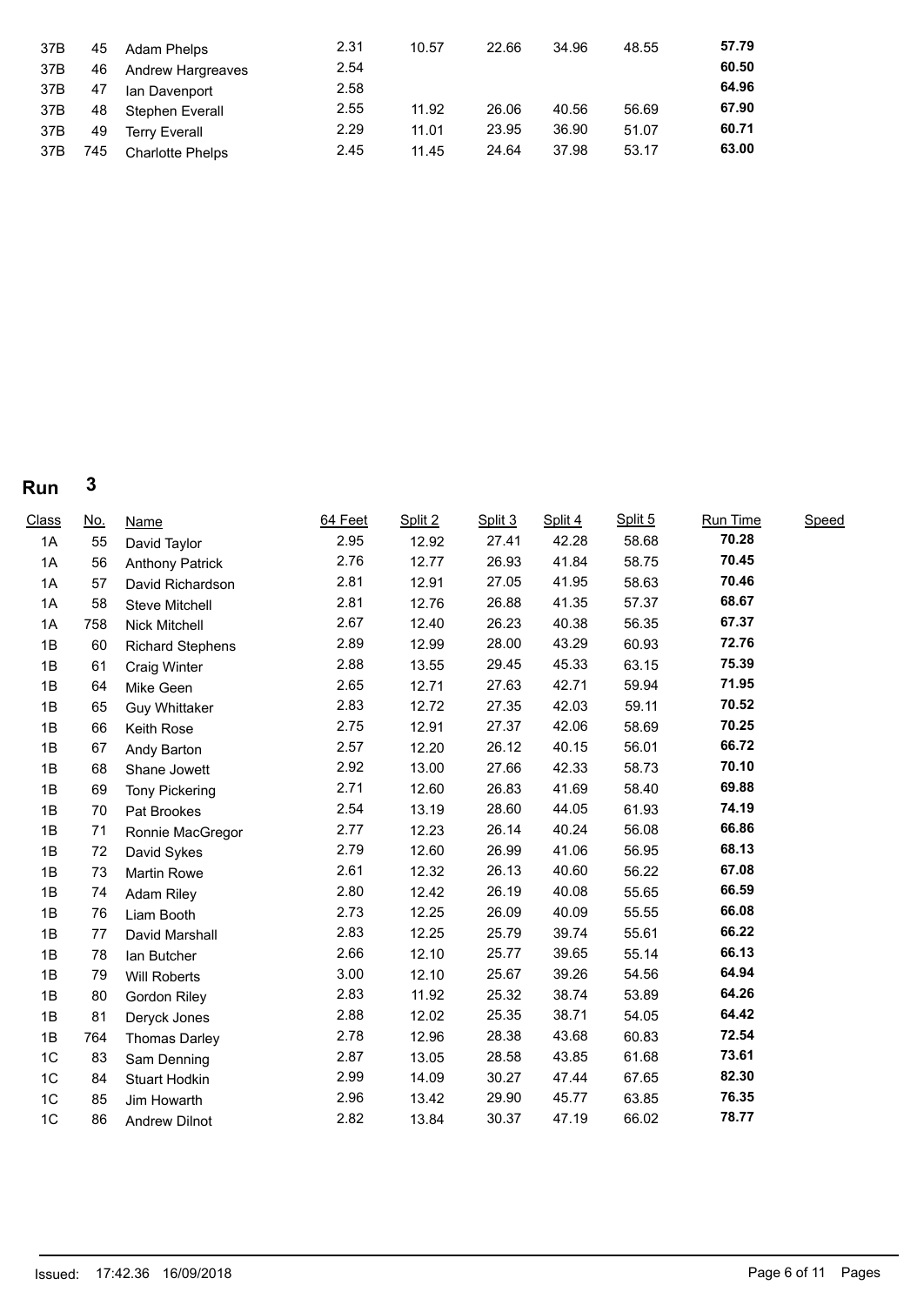|                |     |                           | 3.00 |       |       |       | 58.38 | 69.36 |
|----------------|-----|---------------------------|------|-------|-------|-------|-------|-------|
| 1 <sup>C</sup> | 87  | Simon Howarth             |      | 12.94 | 27.26 | 41.82 |       | 71.05 |
| 1C             | 88  | Glenn Collier             | 2.61 | 12.60 | 27.19 | 42.33 | 59.13 |       |
| 1C             | 89  | Andy Bateson              | 2.40 | 11.91 | 26.35 | 40.69 | 56.67 | 67.57 |
| 1C             | 90  | <b>Andrew Sherratt</b>    | 2.73 | 12.07 | 26.23 | 40.51 | 56.74 | 67.99 |
| 1C             | 91  | Peter Sherratt            | 2.59 | 11.80 | 25.40 | 39.36 | 54.94 | 65.81 |
| 1C             | 92  | Julian Haworth            | 2.55 | 11.98 | 25.78 | 39.45 | 55.49 | F/R   |
| 1 <sup>C</sup> | 94  | Glen Shaw                 | 2.94 | 12.41 | 26.23 | 40.19 | 55.29 | 65.44 |
| 1 <sup>C</sup> | 95  | Kieran O Brien            | 2.73 | 11.95 | 25.43 | 38.74 | 54.09 | 64.23 |
| 1C             | 783 | Mike Denning              | 3.03 | 13.43 | 29.36 | 45.07 | 62.59 | 74.37 |
| 1D             | 98  | Jim Semple                | 2.91 | 12.97 | 27.69 | 42.34 | 58.66 | 69.73 |
| 1D             | 99  | David Exton               | 2.54 | 12.52 | 27.58 | 42.25 | 58.93 | 70.23 |
| 1D             | 100 | <b>Tony Booth</b>         | 2.19 | 11.47 | 26.04 | 40.75 | 56.38 | 68.12 |
| 1D             | 101 | Peter Day                 | 2.29 | 11.25 | 24.93 | 38.58 | 54.03 | 64.40 |
| 1D             | 103 | Jonathan Mounsey          | 2.13 | 10.57 | 23.32 | 36.19 | 50.69 | 60.06 |
| 2A             | 105 | Graham Briggs             | 2.40 | 12.19 | 26.02 | 40.16 | 56.28 | 67.39 |
| 2A             | 106 | Daniel Hollis             | 2.51 | 11.66 | 24.86 | 38.02 | 52.88 | 62.73 |
| 2A             | 107 | Michael Bellerby          | 2.65 | 12.37 | 25.91 | 39.63 | 54.62 | 64.74 |
|                |     |                           | 2.42 | 12.64 | 27.80 | 42.83 | 59.66 | 71.41 |
| 2A             | 805 | David Lanfranchi          | 2.68 |       | 24.25 | 37.07 |       | 61.51 |
| 2B             | 109 | Richard Paterson          |      | 11.48 |       |       | 51.83 | 62.27 |
| 2B             | 111 | Simon Medley              | 2.64 | 11.49 | 24.66 | 37.76 | 52.38 |       |
| 2E             | 114 | David Leach               | 2.37 | 12.27 | 26.31 | 40.75 | 57.01 | 68.02 |
| 3A             | 117 | Herbert Shillito          | 2.95 | 15.96 | 33.90 | 53.41 | 74.70 | 90.07 |
| 3A             | 119 | Julian Harber             | 2.73 | 12.53 | 26.75 | 41.32 | 57.49 | 68.76 |
| 3A             | 120 | Mark Forster              | 3.56 | 14.32 | 28.72 | 43.89 | 60.92 | 78.34 |
| 3A             | 122 | Jonathan North            | 2.79 | 12.33 | 26.29 | 40.94 | 56.97 | 68.12 |
| 3A             | 123 | Roy Bolderson             | 2.53 | 11.56 | 25.57 | 39.58 | 55.69 | 66.42 |
| 3B             | 125 | Alan Hart                 | 2.74 | 12.76 | 26.92 | 42.17 | 58.82 | 70.02 |
| 3B             | 126 | Dan Rogers                | 2.93 | 12.85 | 26.90 | 40.97 | 57.14 | 67.88 |
| 3B             | 127 | Adam Warren               | 2.76 | 13.07 | 36.38 | 53.49 | 73.43 | 88.50 |
| 3B             | 128 | <b>Stuart Stelling</b>    | 2.43 | 11.41 | 24.58 | 38.18 | 53.53 | 63.86 |
| 3B             | 129 | Ralph Pinder              | 2.46 | 11.88 | 26.03 | 39.77 | 55.10 | 65.79 |
| 3B             | 131 | <b>Tracey Taylor West</b> | 2.35 | 11.02 | 24.06 | 37.08 | 51.96 | 61.86 |
| 3B             | 132 | <b>Steve Bailey</b>       | 2.66 | 12.12 | 25.92 | 39.58 | 54.96 | 65.55 |
| 3B             | 133 | Sarah Bosworth            | 2.22 | 10.73 | 23.46 | 36.02 | 50.77 | 60.57 |
| 3B             | 150 | Paul Kelsall              | 2.89 | 14.28 | 30.02 | 46.03 | 63.78 | 75.75 |
| 3C             | 135 |                           | 2.13 | 10.88 | 24.19 | 37.45 | 52.11 | 62.15 |
|                |     | Chris Edwards             | 2.19 | 10.54 | 23.55 | 36.53 | 50.81 | 60.26 |
| 3C             | 136 | Andy Hill                 | 2.34 |       | 23.37 | 36.11 | 50.45 | 59.90 |
| 3F             | 138 | Harry Moody               |      | 10.77 |       |       |       | 63.89 |
| 3F             | 139 | Mark Purdham              | 2.56 | 12.38 | 25.39 | 38.59 | 53.74 | 59.19 |
| 3F             | 141 | <b>Richard Cartledge</b>  | 2.38 | 10.99 | 23.40 | 35.92 | 49.97 |       |
| 3F             | 142 | Simon Jenks               | 2.24 | 10.37 | 22.76 | 35.45 | 48.92 | 57.97 |
| 3F             | 838 | Chris Boyd                | 2.40 | 11.18 | 23.99 | 37.14 | 51.99 | 61.70 |
| 3G             | 144 | David Mitchell            | 2.71 | 12.14 | 26.12 | 40.94 | 57.37 | 68.32 |
| 3G             | 145 | Les Golding               | 2.48 | 11.97 | 25.19 | 38.05 | 52.52 | 62.47 |
| 3G             | 146 | Nigel Fox                 | 2.64 | 11.82 | 25.20 | 38.48 | 53.14 | 62.89 |
| 3G             | 147 | Steve Owen                | 2.50 | 11.24 | 23.78 | 36.63 | 50.64 | 60.13 |
| 3G             | 148 | Darren Coleman            | 2.48 | 11.23 | 24.44 | 36.96 | 50.91 | 60.12 |
| 3G             | 848 | Gareth Coleman            | 2.62 | 12.70 | 26.16 | 39.16 | 54.20 | 64.11 |
| 4A             | 152 | John Prickett             | 2.44 | 10.39 | 22.46 | 34.37 | 47.26 | 56.23 |
| 5A             | 155 | <b>Craig Powers</b>       | 2.41 | 10.55 | 23.00 | 35.27 | 49.13 | 58.68 |
| 5A             | 156 | David Tatham              | 2.24 | 9.82  | 21.32 | 32.64 | 45.21 | 54.20 |
| 5A             | 855 | Eve Whitehead             | 2.44 | 10.81 | 23.15 | 35.69 | 49.34 | 58.67 |
| 5C             | 160 | Simon Ambler              | 2.32 | 10.62 | 23.10 | 35.07 | 48.47 | 57.42 |
|                |     |                           |      |       |       |       |       |       |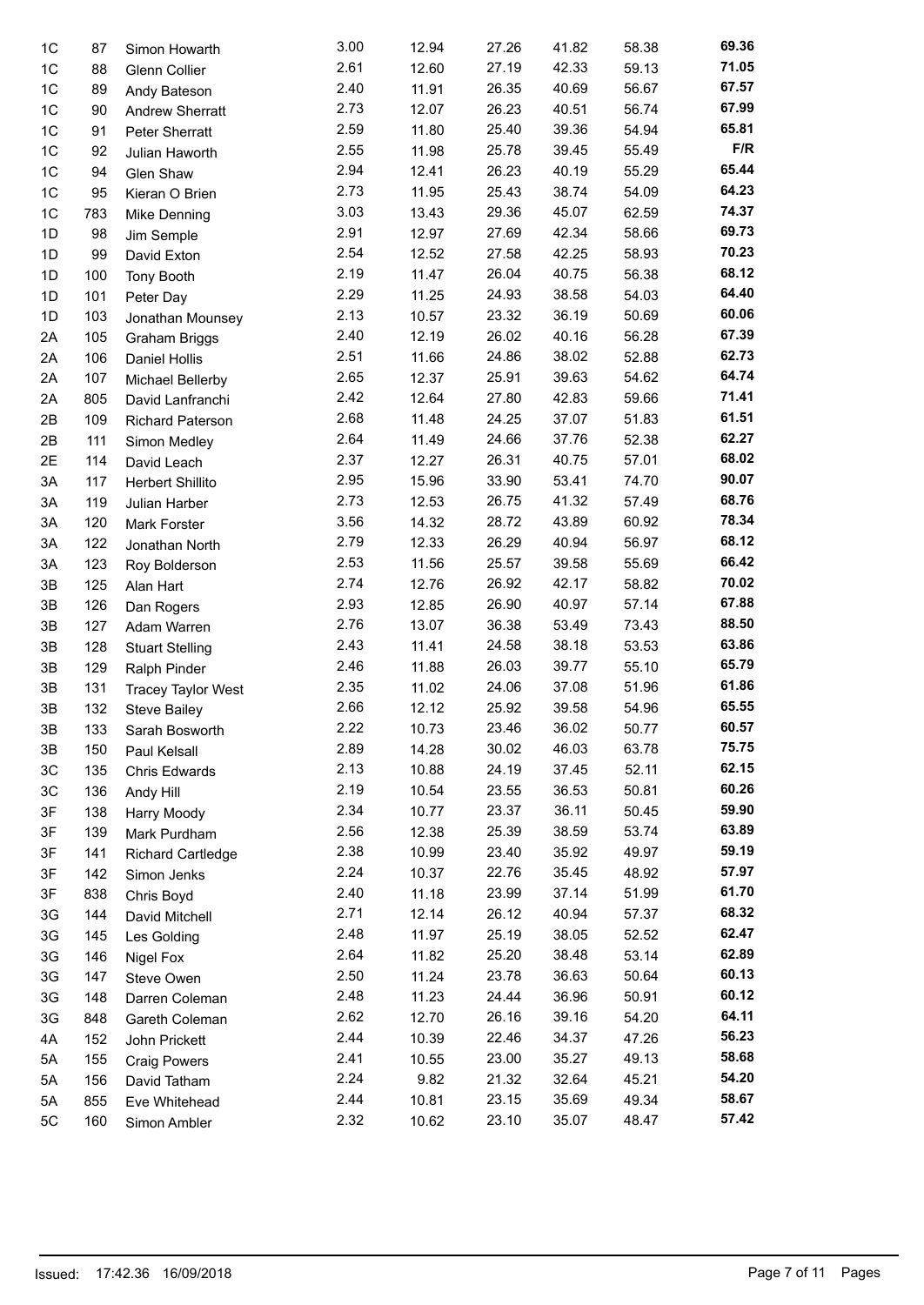| 5C         | 161 | Dave Banner                | 2.22 | 9.63  | 20.56 | 31.83 | 44.81 | 53.26      |
|------------|-----|----------------------------|------|-------|-------|-------|-------|------------|
| 5D         | 163 | George Bleasdale           | 2.27 | 10.36 | 23.75 | 36.46 | 50.92 | 60.37      |
| 5E         | 165 | James Baxter               | 2.24 | 9.70  | 21.24 | 31.99 | 44.07 | 51.82      |
| 6A         | 168 | Angus Buchan               | 2.12 | 12.49 | 27.02 | 41.68 | 59.12 | 71.66      |
| 6A         | 820 | Adam Forster               | 3.38 | 16.91 | 34.07 | 53.60 | 76.20 | 92.94      |
| 6C         | 170 | Allan Scott                | 2.91 | 13.97 | 29.62 | 45.47 | 63.02 | 74.83      |
| 6C         | 171 | lan Peacock                | 2.79 | 14.06 | 30.87 | 48.22 | 67.44 | 80.61      |
| 6C         | 172 | David Spaull               | 3.12 | 14.08 | 30.19 | 46.27 | 64.01 | 76.83      |
| <b>15A</b> | 14  | Ross Woodhouse             | 2.95 | 13.37 | 29.04 | 44.35 | 61.56 | 73.38      |
| 15A        | 15  | Nick Walker                | 2.58 | 12.90 | 28.43 | 43.71 | 61.12 | 72.79      |
| <b>15A</b> | 16  | Neil Walmsley              | 2.76 | 14.29 | 30.30 | 47.60 | 66.86 | 80.52      |
| 15A        | 17  | Helen Waddington           | 2.80 | 12.96 | 28.10 | 43.74 | 61.20 | 72.90      |
| 15A        | 717 | David Coulthard            | 2.79 | 12.74 | 27.57 | 42.63 | 59.65 | 71.13      |
| 15B        | 21  | <b>Christopher England</b> | 2.53 | 12.92 | 27.98 | 43.14 | 60.76 | 72.35      |
| 32         | 27  | Johnny Hulme               | 2.73 | 13.12 | 29.06 | 44.14 | 61.70 | 74.24      |
| 32         | 29  | Tim Jeffrey                | 2.37 | 12.17 | 26.34 | 40.45 | 56.79 | 67.89      |
| 32         | 30  | Neil Brogden               | 2.66 | 12.03 | 26.08 | 39.73 | 55.37 | 65.79      |
| 34         | 33  | <b>Stuart Barnes</b>       | 3.05 | 16.47 |       |       |       | <b>DNF</b> |
| 34         | 34  | Simon Brown                | 2.59 | 12.41 | 27.21 | 42.04 | 58.76 | 70.12      |
| 34         | 35  | Tom Cowley                 | 2.54 | 12.51 | 26.93 | 41.72 | 57.89 | 69.23      |
| 34         | 36  | Vic Deane                  | 2.49 | 12.89 | 27.99 | 44.46 | 61.80 | 73.66      |
| 34         | 38  | Mike Wood                  | 3.06 | 13.94 | 30.40 | 47.51 | 66.02 | 78.34      |
| 34         | 39  | Max Mackintosh             | 2.57 | 12.92 | 27.63 | 43.07 | 60.22 | 72.26      |
| 34         | 40  | Phoebe Rolt                | 2.41 | 12.36 | 26.67 | 40.83 | 56.73 | 67.91      |
| 34         | 41  | <b>Charles Reynolds</b>    | 2.43 | 12.22 | 26.15 | 40.41 | 56.75 | 67.82      |
| 37A        | 43  | Mark Bishop                | 2.58 | 11.96 | 26.40 | 40.84 | 57.14 | 67.52      |
| 37B        | 44  | Mick Dent                  | 2.31 | 10.79 | 23.53 | 36.45 | 50.84 | 60.60      |
| 37B        | 45  | <b>Adam Phelps</b>         | 2.31 | 10.50 | 22.43 | 34.60 | 48.31 | 57.51      |
| 37B        | 46  | Andrew Hargreaves          | 2.50 | 11.30 | 24.17 | 37.03 | 51.28 | 60.93      |
| 37B        | 47  | Ian Davenport              | 2.54 | 11.57 | 25.13 | 38.87 | 53.82 | 64.09      |
| 37B        | 48  | Stephen Everall            | 2.55 | 11.83 | 26.29 | 41.68 | 59.02 | 70.19      |
| 37B        | 49  | <b>Terry Everall</b>       | 2.18 | 10.55 | 23.15 | 36.03 | 50.43 | 60.09      |
| 37B        | 745 | <b>Charlotte Phelps</b>    | 2.38 | 11.15 | 23.95 | 36.96 | 51.51 | 60.98      |

**Run 4**

| Class | <u>No.</u> | <u>Name</u>            | 64 Feet | Split 2 | Split 3 | Split 4 | Split 5 | <u>Run Time</u> | Speed |
|-------|------------|------------------------|---------|---------|---------|---------|---------|-----------------|-------|
| 1A    | 55         | David Taylor           | 2.92    | 13.03   | 27.82   | 42.60   | 59.08   | 70.51           |       |
| 1А    | 56         | <b>Anthony Patrick</b> | 2.81    | 12.76   | 26.97   | 41.95   | 58.52   | 70.14           |       |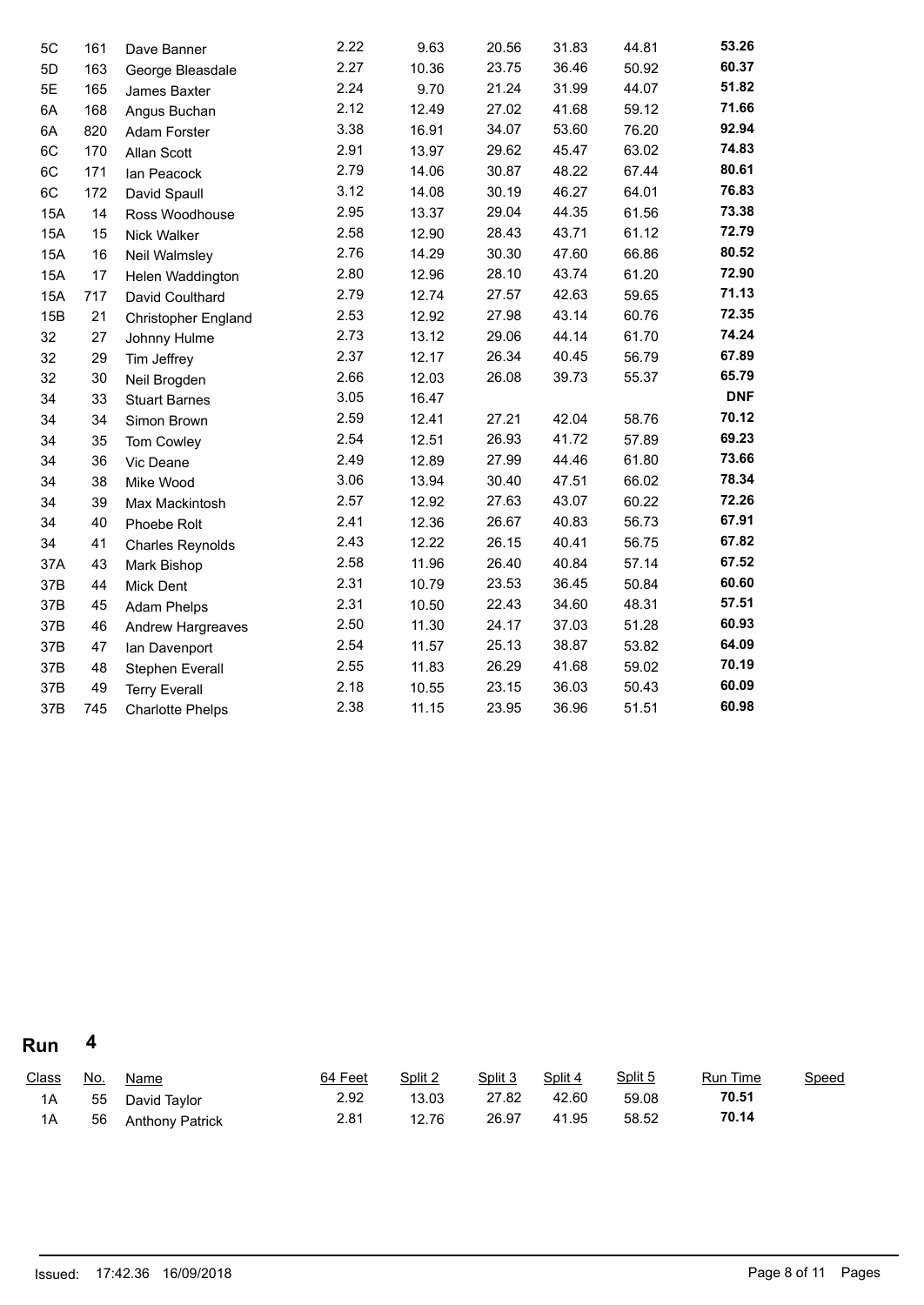| 1A             | 58  | <b>Steve Mitchell</b>                       | 2.69 | 12.60 | 26.83 | 41.24  | 57.52 | 68.64      |
|----------------|-----|---------------------------------------------|------|-------|-------|--------|-------|------------|
| 1A             | 758 | Nick Mitchell                               | 2.64 | 12.37 | 26.16 | 40.57  | 56.65 | 67.83      |
| 1B             | 60  | <b>Richard Stephens</b>                     | 2.86 | 12.97 | 27.94 | 43.39  | 60.69 | 72.54      |
| 1B             | 64  | Mike Geen                                   | 2.77 | 12.77 | 27.71 | 42.71  | 59.88 | 71.65      |
| 1B             | 65  | <b>Guy Whittaker</b>                        | 2.82 | 12.78 | 27.49 | 42.61  | 59.54 | 70.78      |
| 1B             | 67  | Andy Barton                                 | 2.70 | 12.42 | 28.46 | 42.70  | 58.60 | 69.46      |
| 1B             | 68  | Shane Jowett                                | 2.78 | 12.94 | 27.54 | 42.28  | 58.68 | 71.97      |
| 1B             | 69  | <b>Tony Pickering</b>                       | 2.79 | 12.74 | 26.92 | 41.63  | 58.35 | 69.98      |
| 1B             | 70  | Pat Brookes                                 | 2.66 | 12.96 | 29.13 | 44.97  | 62.98 | 75.25      |
| 1B             | 71  | Ronnie MacGregor                            | 2.82 | 12.23 | 26.22 | 40.17  | 56.26 | 67.17      |
| 1B             | 72  | David Sykes                                 | 2.78 | 12.23 | 26.69 | 40.65  | 56.71 | 67.46      |
| 1B             | 73  | <b>Martin Rowe</b>                          | 2.60 | 12.25 | 25.88 | 39.89  | 55.44 | 66.08      |
| 1B             | 74  | <b>Adam Riley</b>                           | 2.77 | 12.45 | 26.11 | 40.04  | 55.65 | 66.60      |
| 1B             | 76  | Liam Booth                                  | 2.99 | 12.44 | 26.27 | 40.05  | 55.38 | 65.83      |
| 1B             | 77  | David Marshall                              | 2.80 | 12.27 | 26.04 | 39.92  | 55.29 | 65.98      |
| 1B             | 78  | lan Butcher                                 | 2.61 | 11.98 | 25.54 | 39.45  | 54.95 | 65.67      |
| 1B             | 80  | <b>Gordon Riley</b>                         | 2.78 | 11.87 | 25.13 | 38.78  | 54.10 | 64.28      |
| 1B             | 81  | Deryck Jones                                | 2.93 | 12.11 | 25.58 | 39.09  | 54.37 | 64.69      |
| 1B             | 764 | <b>Thomas Darley</b>                        | 2.75 | 13.02 | 28.60 | 43.68  | 61.65 | 73.43      |
| 1C             | 83  | Sam Denning                                 | 2.79 | 13.10 | 28.62 | 44.10  | 61.75 | 73.67      |
| 1 <sup>C</sup> | 85  | Jim Howarth                                 | 2.83 | 13.32 | 29.53 | 45.25  | 63.81 | 75.80      |
| 1C             | 86  | <b>Andrew Dilnot</b>                        | 2.91 | 14.15 | 30.64 | 48.02  | 67.19 | 80.12      |
| 1C             | 87  | Simon Howarth                               | 2.85 | 12.64 | 27.04 | 41.60  | 58.10 | 69.44      |
| 1 <sup>C</sup> | 88  | Glenn Collier                               | 2.78 | 12.92 | 75.98 | 101.44 |       | <b>DNF</b> |
| 1C             | 89  | Andy Bateson                                | 2.24 | 11.81 | 26.02 | 40.74  | 57.09 | 68.13      |
| 1C             | 90  | Andrew Sherratt                             | 2.72 | 12.22 | 26.40 | 40.60  | 57.21 | 68.19      |
| 1C             | 91  | Peter Sherratt                              | 2.61 | 11.75 | 25.36 | 39.16  | 54.95 | 65.71      |
| 1 <sup>C</sup> | 92  | Julian Haworth                              | 2.60 | 12.15 | 26.37 | 40.50  | 56.56 | 67.48      |
| 1C             | 94  | Glen Shaw                                   | 2.94 | 12.49 | 25.92 | 39.50  | 54.90 | 65.21      |
| 1 <sup>C</sup> | 95  | Kieran O Brien                              | 2.60 | 11.75 | 25.27 | 38.59  | 53.63 | 63.73      |
| 1 <sup>C</sup> | 783 | Mike Denning                                | 2.97 | 13.58 | 29.66 | 45.25  | 62.61 | 74.24      |
| 1D             | 98  | Jim Semple                                  | 2.93 | 12.97 | 27.58 | 42.43  | 58.85 | 70.17      |
| 1D             | 99  | David Exton                                 | 2.58 | 12.50 | 27.84 | 42.62  | 59.89 | 71.25      |
| 1D             | 100 | Tony Booth                                  | 2.25 | 11.76 | 26.63 | 41.50  | 57.92 | 69.76      |
| 1D             | 101 |                                             | 2.39 | 11.47 | 25.20 | 38.91  | 54.55 | 64.73      |
| 1D             | 103 | Peter Day<br>Jonathan Mounsey               | 2.18 | 10.51 | 23.35 | 36.13  | 50.51 | 59.89      |
| 2A             | 106 | Daniel Hollis                               | 2.57 | 11.74 | 24.85 | 38.22  | 53.10 | 62.95      |
| 2A             | 107 |                                             | 2.91 | 13.57 | 27.50 | 42.26  | 57.86 | 69.14      |
| 2B             | 109 | Michael Bellerby<br><b>Richard Paterson</b> | 2.69 | 11.47 | 24.27 | 37.20  | 51.69 | 61.44      |
| 2B             | 111 |                                             | 2.84 | 11.84 | 24.97 | 38.27  | 52.89 | 62.76      |
|                |     | Simon Medley                                | 2.35 | 12.29 | 26.31 | 40.56  | 56.70 | 67.97      |
| 2E             | 114 | David Leach                                 | 3.08 | 16.60 | 34.66 | 54.28  | 75.72 | 90.79      |
| 3A             | 117 | Herbert Shillito                            | 2.72 |       | 26.52 | 41.24  | 57.45 | 68.45      |
| 3A             | 119 | Julian Harber                               |      | 12.41 |       |        |       | 77.30      |
| 3A             | 120 | <b>Mark Forster</b>                         | 2.77 | 12.90 | 27.24 | 42.18  | 59.66 | 68.01      |
| 3A             | 122 | Jonathan North                              | 2.77 | 12.33 | 26.49 | 40.80  | 56.70 | <b>DNF</b> |
| 3A             | 123 | Roy Bolderson                               | 2.55 | 11.79 | 25.71 |        |       | 69.42      |
| 3B             | 125 | Alan Hart                                   | 2.68 | 12.77 | 27.12 | 41.90  | 58.22 | 67.95      |
| 3B             | 126 | Dan Rogers                                  | 2.84 | 12.77 | 26.74 | 40.73  | 56.98 | 72.90      |
| 3B             | 127 | Adam Warren                                 | 2.71 | 13.28 | 28.22 | 43.72  | 60.88 | 64.77      |
| 3B             | 128 | <b>Stuart Stelling</b>                      | 2.52 | 11.47 | 24.89 | 38.69  | 54.26 |            |
| 3B             | 129 | Ralph Pinder                                | 2.49 | 11.86 | 26.08 | 40.00  | 55.39 | 65.82      |
| 3B             | 131 | <b>Tracey Taylor West</b>                   | 2.32 | 11.09 | 24.22 | 37.24  | 51.83 | 61.54      |
| 3B             | 132 | <b>Steve Bailey</b>                         | 2.64 | 12.05 | 25.69 | 39.38  | 54.82 | 65.43      |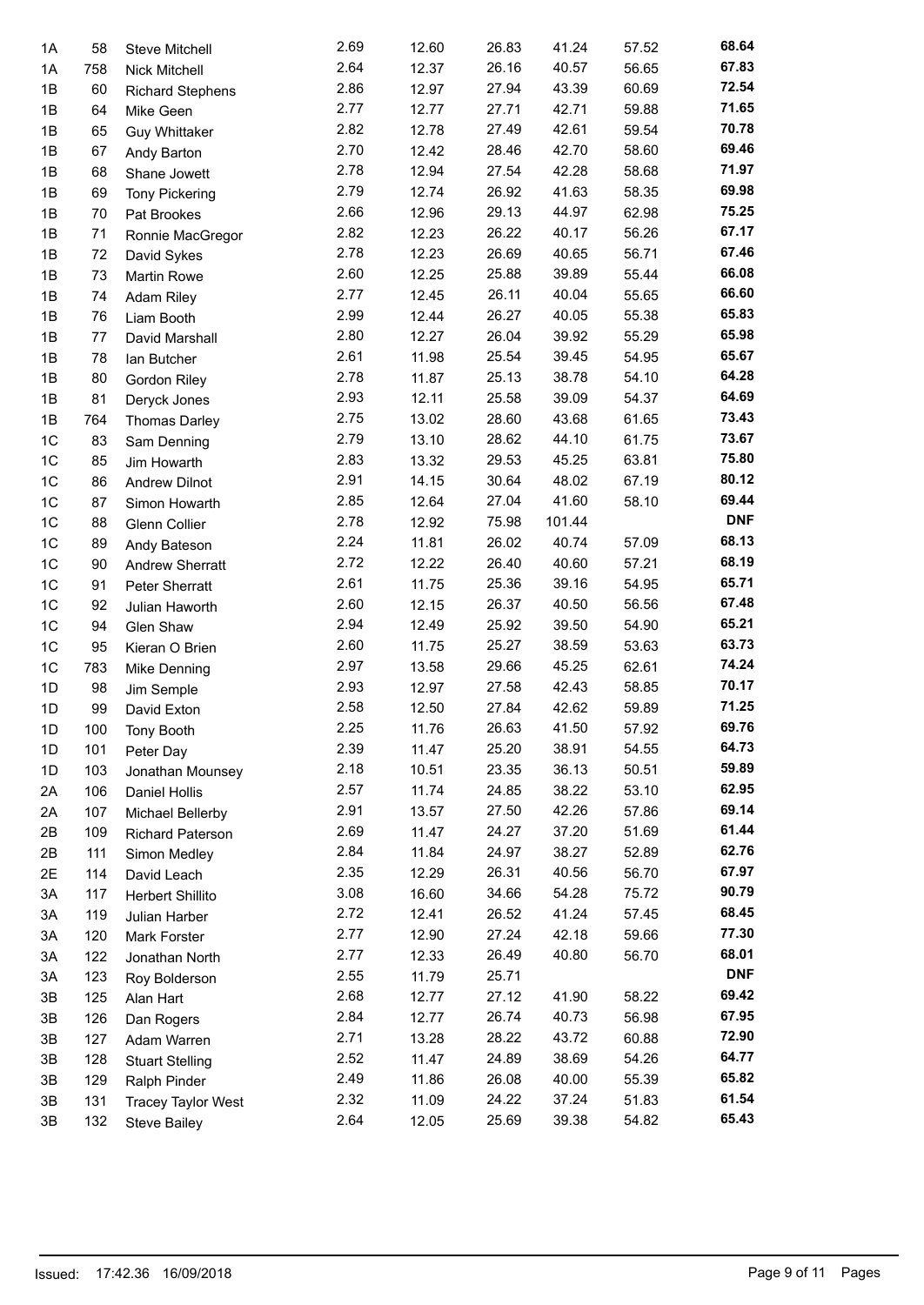| 3B         | 133 | Sarah Bosworth           | 2.24 | 10.71 | 23.54 | 35.94 | 50.39 | 59.93 |
|------------|-----|--------------------------|------|-------|-------|-------|-------|-------|
| 3B         | 150 | Paul Kelsall             | 2.88 | 14.26 | 29.99 | 45.79 | 63.59 | 75.19 |
| ЗC         | 135 | Chris Edwards            | 2.09 | 10.75 | 24.12 | 37.33 | 52.14 | 69.67 |
| 3C         | 136 | Andy Hill                | 2.15 | 10.64 | 23.51 | 37.36 | 52.14 | 61.54 |
| 3F         | 138 | <b>Harry Moody</b>       | 2.37 | 11.01 | 23.76 | 36.81 | 51.31 | 61.00 |
| 3F         | 141 | <b>Richard Cartledge</b> | 2.38 | 10.88 | 23.38 | 43.21 | 58.14 | 68.09 |
| 3F         | 142 | Simon Jenks              | 2.18 | 10.51 | 22.99 | 35.34 | 48.73 | 57.57 |
| 3F         | 838 | Chris Boyd               | 2.35 | 11.19 | 24.19 | 37.05 | 51.69 | 61.47 |
| 3G         | 144 | David Mitchell           | 2.57 | 12.21 | 26.10 | 40.70 | 57.19 | 68.20 |
| 3G         | 145 | Les Golding              | 2.45 | 11.74 | 24.86 | 37.96 | 52.61 | 62.80 |
| 3G         | 146 | Nigel Fox                | 2.44 | 11.42 | 24.64 | 37.69 | 52.04 | 61.98 |
| 3G         | 147 | Steve Owen               | 2.42 | 11.00 | 23.45 | 36.38 | 50.43 | 59.74 |
| 3G         | 148 | Darren Coleman           | 2.43 | 11.39 | 23.86 | 36.50 | 50.46 | 59.94 |
| 3G         | 848 | Gareth Coleman           | 2.50 | 11.60 | 24.58 | 37.49 | 52.18 | 61.84 |
| 4A         | 152 | John Prickett            | 2.46 | 10.31 | 22.80 | 34.49 | 47.62 | 56.63 |
| 5A         | 156 | David Tatham             | 2.33 | 10.01 | 21.45 | 32.85 | 45.40 | 53.78 |
| 5E         | 165 | James Baxter             | 2.32 | 9.66  | 21.31 | 32.00 | 44.31 | 52.23 |
| 6A         | 820 | Adam Forster             | 3.50 | 17.11 | 34.45 | 53.81 | 76.39 | 93.34 |
| 6C         | 170 | Allan Scott              | 3.01 | 14.16 | 29.87 | 46.02 | 63.70 | 75.59 |
| 6C         | 171 | Ian Peacock              | 2.87 | 14.21 | 30.64 | 47.25 | 65.91 | 79.00 |
| 15A        | 14  | Ross Woodhouse           | 2.93 | 13.29 | 29.12 | 44.30 | 67.12 | 79.30 |
| <b>15A</b> | 15  | Nick Walker              | 2.64 | 13.02 | 28.73 | 44.48 | 62.14 | 73.79 |
| <b>15A</b> | 16  | Neil Walmsley            | 2.79 | 14.30 | 30.77 | 48.30 | 67.82 | 81.90 |
| 15A        | 17  | Helen Waddington         | 0.00 |       | 28.48 | 44.07 | 61.71 | 73.43 |
| 15A        | 717 | David Coulthard          | 2.81 | 12.97 | 27.79 | 42.73 | 59.82 | 71.27 |
| 32         | 27  | Johnny Hulme             | 2.76 | 12.91 | 27.87 | 42.69 | 60.55 | 73.40 |
| 32         | 29  | Tim Jeffrey              | 2.39 | 12.37 | 26.65 | 40.82 | 57.41 | 68.73 |
| 34         | 34  | Simon Brown              | 2.55 | 12.32 | 26.86 | 41.72 | 58.24 | 69.63 |
| 34         | 38  | Mike Wood                | 3.15 | 13.82 | 29.07 | 45.07 | 62.63 | 74.77 |
| 34         | 41  | <b>Charles Reynolds</b>  | 2.49 | 12.28 | 26.03 | 40.33 | 56.35 | 67.49 |
| 37A        | 43  | Mark Bishop              | 2.49 | 12.25 | 26.98 | 41.59 | 57.67 | 67.97 |
| 37B        | 44  | Mick Dent                | 2.34 | 10.88 | 23.52 | 36.51 | 51.05 | 61.04 |
| 37B        | 45  | <b>Adam Phelps</b>       | 2.34 | 10.75 | 23.00 | 35.50 | 49.35 | 58.67 |
| 37B        | 46  | Andrew Hargreaves        | 2.44 |       |       |       |       | 60.28 |
| 37B        | 47  | Ian Davenport            | 2.58 | 11.70 | 25.36 | 38.82 | 54.13 | 64.52 |
| 37B        | 49  | <b>Terry Everall</b>     | 2.26 | 10.76 | 23.76 | 37.06 | 51.43 | 60.85 |
| 37B        | 745 | <b>Charlotte Phelps</b>  | 2.43 | 11.20 | 23.95 | 37.02 | 51.34 | F/R   |
|            |     |                          |      |       |       |       |       |       |